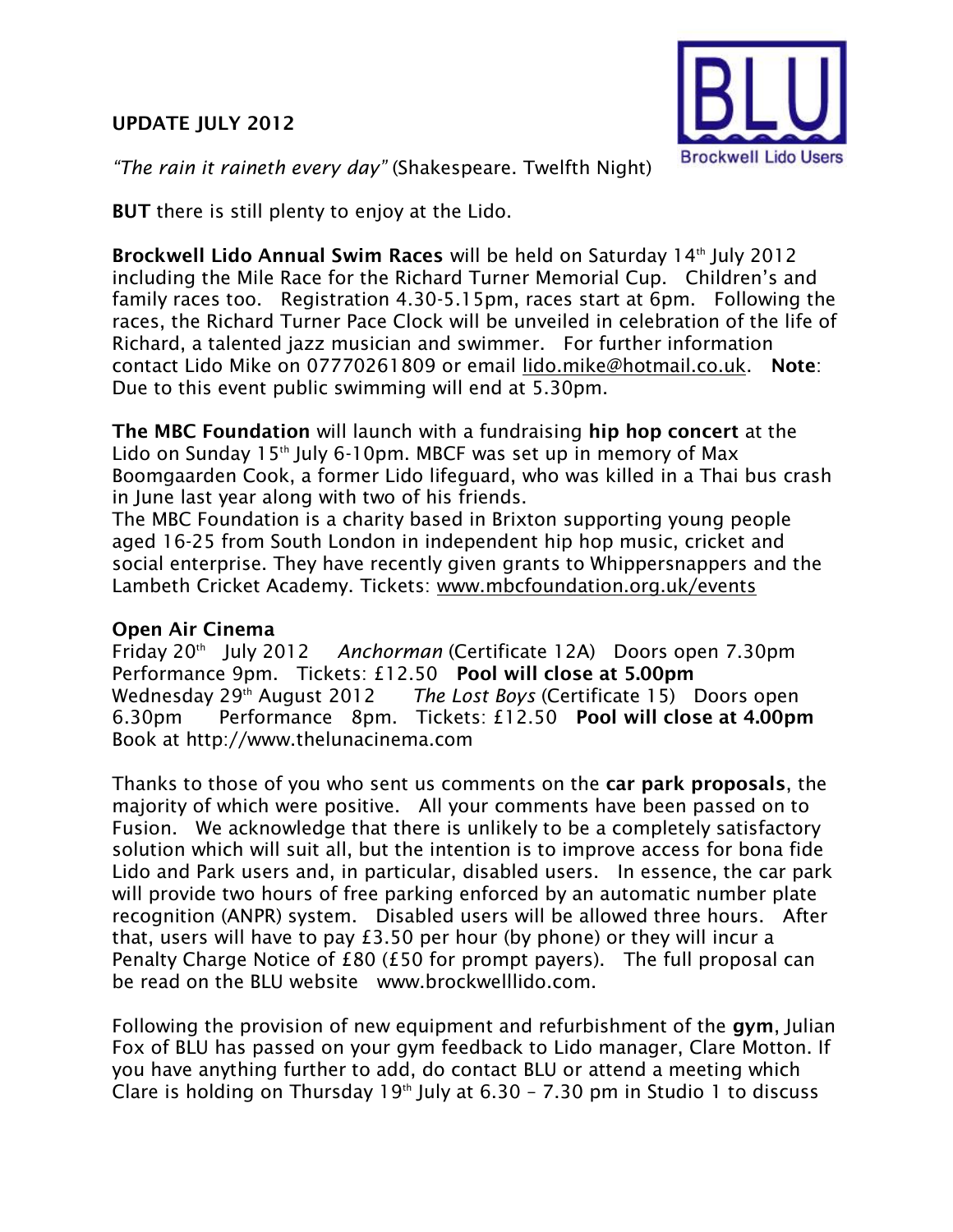any outstanding gym issues.

Clare Motton is also holding further Meet the Manager meetings to enable you to discuss with her any issues, not only gym issues, regarding the Lido complex as whole. Dates are: July  $16^{th}$  @5.30pm; August  $13^{th}$  @5.30pm; September  $3^{rd}$ @10am; October 8th @5.30pm; November 12th @5.30pm; December [3](mailto:3rd@5.30pm)rd [@5.30pm.](mailto:3rd@5.30pm)

Lido management are still waiting for a specialist's report on the unreliable **hydropool** with recommendations to ensure [hopefully!] fewer breakdowns. Rest assured the Lido Manager is as frustrated as members are with the problems that have been occurring since last year.

As we have previously reported, we have received, and passed on to Fusion, a number of complaints concerning problems contacting the Lido by phone. By mid-July, you should be able to **leave a message** (cancelling a class booking, for example) if the phone can't be answered immediately.

We look forward to welcoming Billy Stevens, the new **Wet Operations Manager**, who will arrive on  $16<sup>th</sup>$  July. He will have specific responsibility for management of the pool.

We told Clare Motton that some swimmers were unhappy with the pool hardly ever being fully open this summer. We agreed that, even taking the miserable weather into account, **a true Lido is a whole Lido**. We have been advised by Clare that if you see the pool getting over-crowded or feel that there is a need for a larger un-laned area or more lanes, you can ask a lifeguard to make the necessary changes which they have the discretion to make, if circumstances allow. Please tell us and Clare if this isn't working.

If you don't want to commit to a **pool** season ticket but want to save money, you might consider buying a **10 swim season voucher card** for £43.15 (compares with £56.50 for ten peak time swim tickets) A Junior 10 swim season voucher card costs £27.35 (compared with £34 for ten casual swims.) The vouchers are loaded onto a plastic card which enables you to swipe in without having to wait at reception.

Similarly, in case we ever again have a heatwave and you are not a Lido member or a swim season ticket or voucher holder make sure you don't get stuck in a mile long queue, by applying online for a **Fast Track Card**. http://www.fusion-lifestyle.com/centres/Brockwell\_Lido.

Because there are no drains in the **pool changing rooms**, there is an ongoing problem with wet and muddy floors. The unseasonal weather is a factor, but this is especially unpleasant while the current park refurbishment works